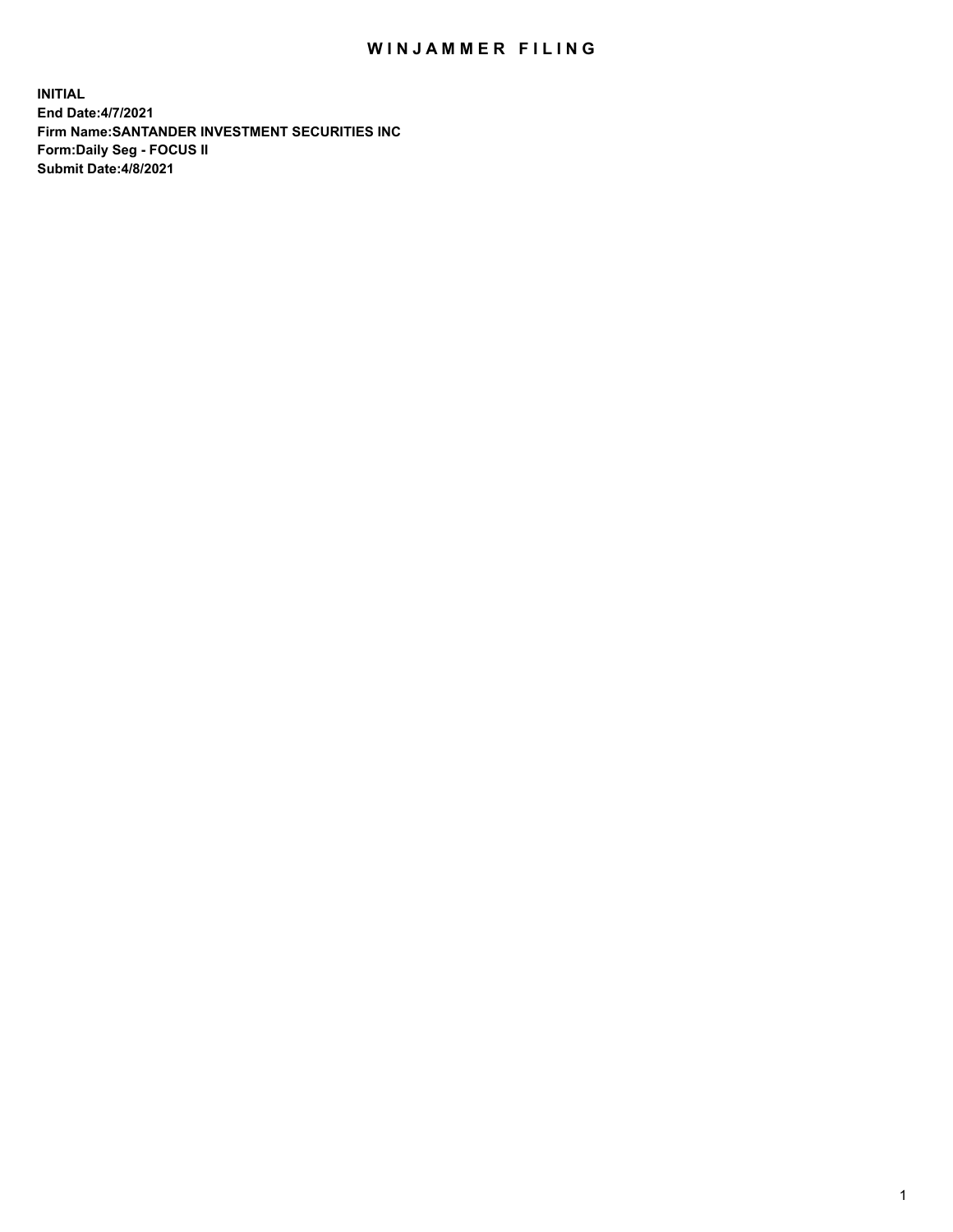**INITIAL End Date:4/7/2021 Firm Name:SANTANDER INVESTMENT SECURITIES INC Form:Daily Seg - FOCUS II Submit Date:4/8/2021 Daily Segregation - Cover Page**

Name of Company **SANTANDER INVESTMENT SECURITIES INC** Contact Name **Felix Munoz** Contact Phone Number **(212) 407-4594** Contact Email Address **felix.munoz@santander.us** FCM's Customer Segregated Funds Residual Interest Target (choose one): a. Minimum dollar amount: ; or **70,000,000** b. Minimum percentage of customer segregated funds required:% ; or **0** c. Dollar amount range between:and; or **0 0** d. Percentage range of customer segregated funds required between:% and%. **0 0** FCM's Customer Secured Amount Funds Residual Interest Target (choose one): a. Minimum dollar amount: ; or **0** b. Minimum percentage of customer secured funds required:% ; or **0** c. Dollar amount range between:and; or **0 0** d. Percentage range of customer secured funds required between:% and%. **0 0** FCM's Cleared Swaps Customer Collateral Residual Interest Target (choose one): a. Minimum dollar amount: ; or **0** b. Minimum percentage of cleared swaps customer collateral required:% ; or **0**

c. Dollar amount range between:and; or **0 0** d. Percentage range of cleared swaps customer collateral required between:% and%. **0 0**

Attach supporting documents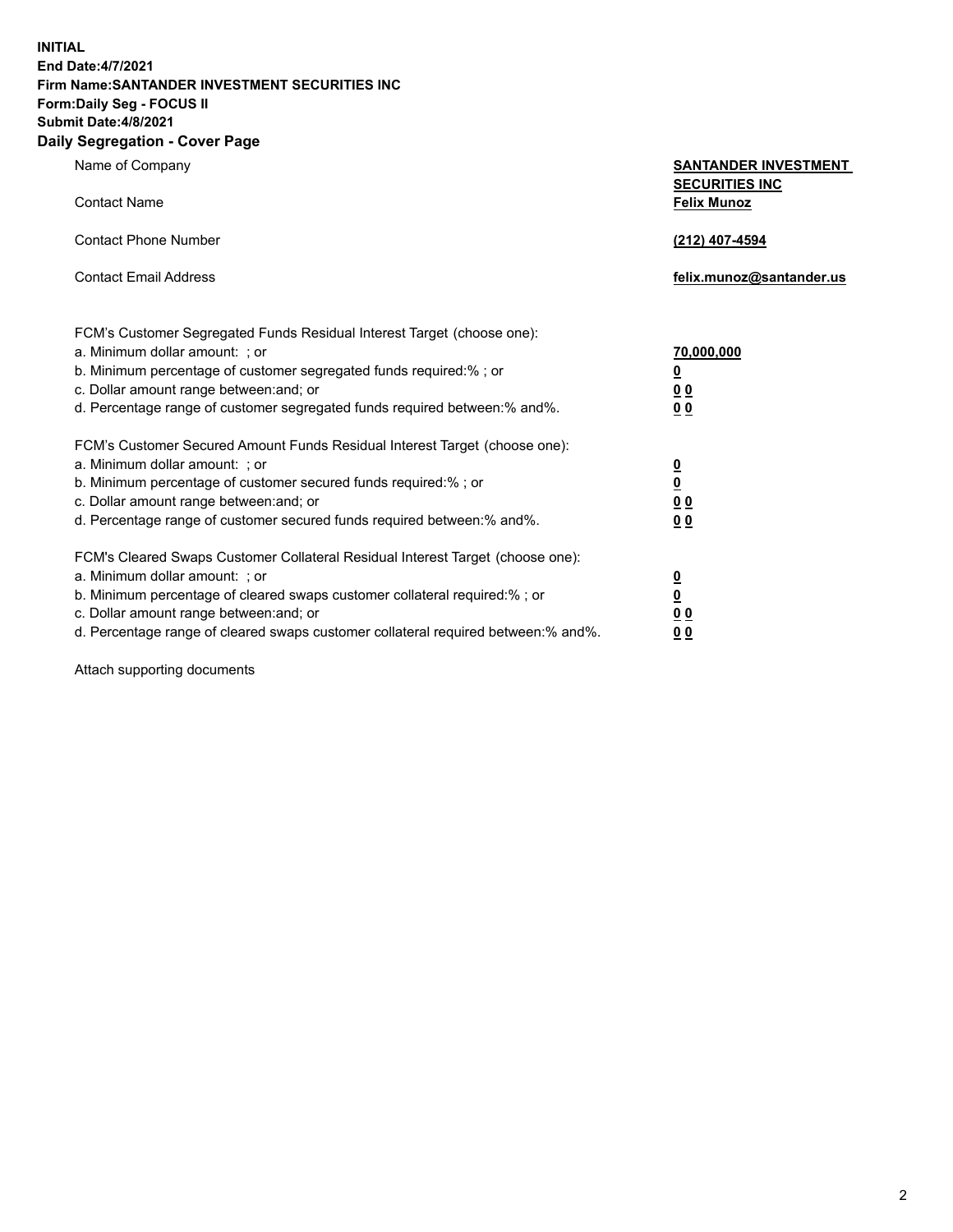## **INITIAL End Date:4/7/2021 Firm Name:SANTANDER INVESTMENT SECURITIES INC Form:Daily Seg - FOCUS II Submit Date:4/8/2021 Daily Segregation - Secured Amounts** Foreign Futures and Foreign Options Secured Amounts

|     | Amount required to be set aside pursuant to law, rule or regulation of a foreign<br>government or a rule of a self-regulatory organization authorized thereunder | $0$ [7305]               |
|-----|------------------------------------------------------------------------------------------------------------------------------------------------------------------|--------------------------|
| 1.  | Net ledger balance - Foreign Futures and Foreign Option Trading - All Customers                                                                                  |                          |
|     | A. Cash                                                                                                                                                          | $0$ [7315]               |
| 2.  | B. Securities (at market)                                                                                                                                        | $0$ [7317]               |
| 3.  | Net unrealized profit (loss) in open futures contracts traded on a foreign board of trade<br>Exchange traded options                                             | $0$ [7325]               |
|     | a. Market value of open option contracts purchased on a foreign board of trade                                                                                   |                          |
|     | b. Market value of open contracts granted (sold) on a foreign board of trade                                                                                     | $0$ [7335]<br>$0$ [7337] |
| 4.  | Net equity (deficit) (add lines 1. 2. and 3.)                                                                                                                    | $0$ [7345]               |
| 5.  | Account liquidating to a deficit and account with a debit balances - gross amount                                                                                | $0$ [7351]               |
|     | Less: amount offset by customer owned securities                                                                                                                 | 0 [7352] 0 [7354]        |
| 6.  | Amount required to be set aside as the secured amount - Net Liquidating Equity                                                                                   | $0$ [7355]               |
|     | Method (add lines 4 and 5)                                                                                                                                       |                          |
| 7.  | Greater of amount required to be set aside pursuant to foreign jurisdiction (above) or line<br>6.                                                                | $0$ [7360]               |
|     | FUNDS DEPOSITED IN SEPARATE REGULATION 30.7 ACCOUNTS                                                                                                             |                          |
| 1.  | Cash in banks                                                                                                                                                    |                          |
|     | A. Banks located in the United States                                                                                                                            | $0$ [7500]               |
|     | B. Other banks qualified under Regulation 30.7                                                                                                                   | 0 [7520] 0 [7530]        |
| 2.  | Securities                                                                                                                                                       |                          |
|     | A. In safekeeping with banks located in the United States                                                                                                        | $0$ [7540]               |
|     | B. In safekeeping with other banks qualified under Regulation 30.7                                                                                               | 0 [7560] 0 [7570]        |
| 3.  | Equities with registered futures commission merchants                                                                                                            |                          |
|     | A. Cash                                                                                                                                                          | $0$ [7580]               |
|     | <b>B.</b> Securities                                                                                                                                             | $0$ [7590]               |
|     | C. Unrealized gain (loss) on open futures contracts                                                                                                              | $0$ [7600]               |
|     | D. Value of long option contracts                                                                                                                                | $0$ [7610]               |
|     | E. Value of short option contracts                                                                                                                               | 0 [7615] 0 [7620]        |
| 4.  | Amounts held by clearing organizations of foreign boards of trade                                                                                                |                          |
|     | A. Cash                                                                                                                                                          | $0$ [7640]               |
|     | <b>B.</b> Securities                                                                                                                                             | $0$ [7650]               |
|     | C. Amount due to (from) clearing organization - daily variation                                                                                                  | $0$ [7660]               |
|     | D. Value of long option contracts                                                                                                                                | $0$ [7670]               |
|     | E. Value of short option contracts                                                                                                                               | 0 [7675] 0 [7680]        |
| 5.  | Amounts held by members of foreign boards of trade                                                                                                               |                          |
|     | A. Cash                                                                                                                                                          | $0$ [7700]               |
|     | <b>B.</b> Securities                                                                                                                                             | $0$ [7710]               |
|     | C. Unrealized gain (loss) on open futures contracts                                                                                                              | $0$ [7720]               |
|     | D. Value of long option contracts                                                                                                                                | $0$ [7730]               |
|     | E. Value of short option contracts                                                                                                                               | 0 [7735] 0 [7740]        |
| 6.  | Amounts with other depositories designated by a foreign board of trade                                                                                           | $0$ [7760]               |
| 7.  | Segregated funds on hand                                                                                                                                         | $0$ [7765]               |
| 8.  | Total funds in separate section 30.7 accounts                                                                                                                    | 0 [7770]                 |
| 9.  | Excess (deficiency) Set Aside for Secured Amount (subtract line 7 Secured Statement<br>Page 1 from Line 8)                                                       | $0$ [7380]               |
| 10. | Management Target Amount for Excess funds in separate section 30.7 accounts                                                                                      | $0$ [7780]               |
| 11. | Excess (deficiency) funds in separate 30.7 accounts over (under) Management Target                                                                               | $0$ [7785]               |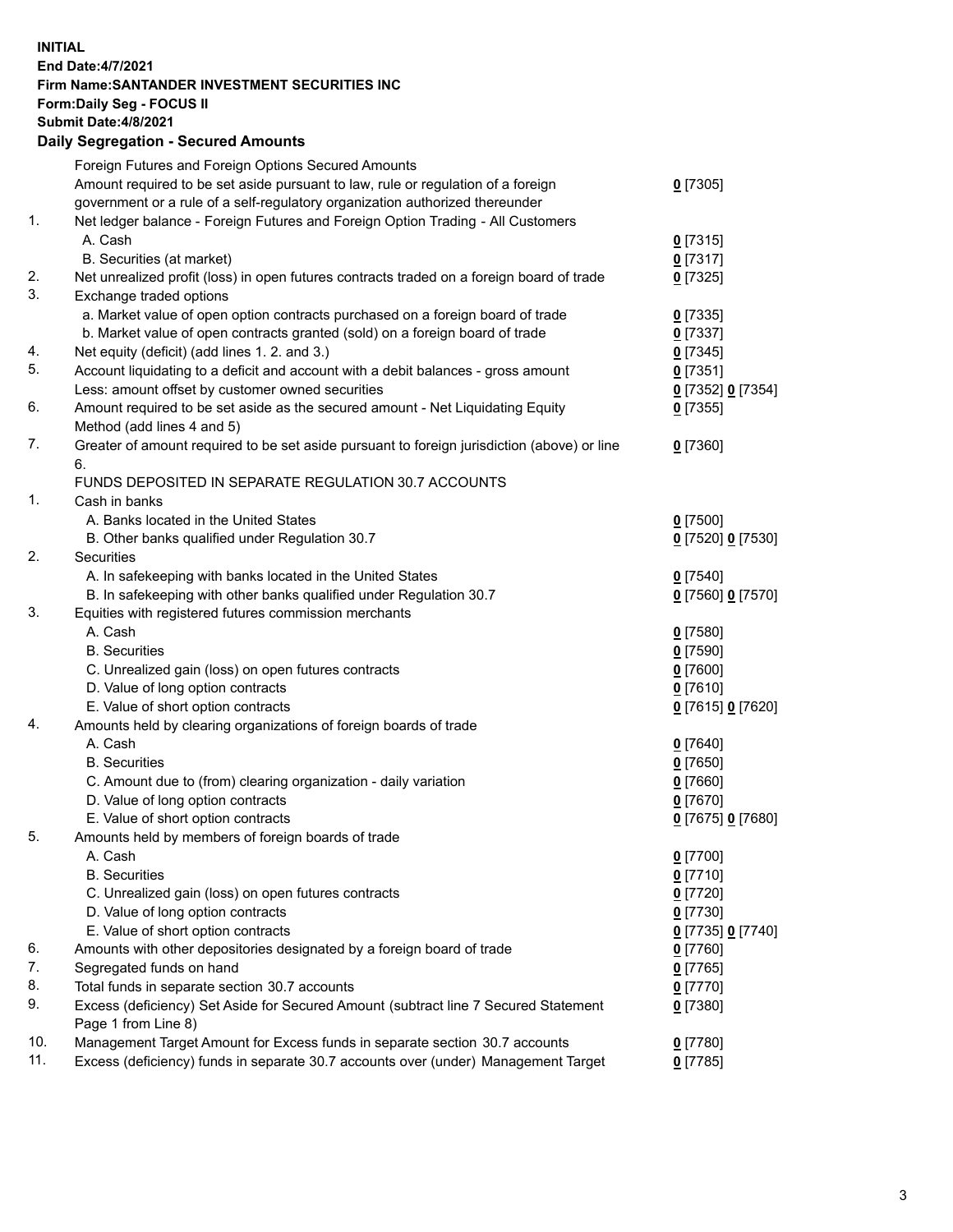| Firm Name: SANTANDER INVESTMENT SECURITIES INC<br>Form: Daily Seg - FOCUS II<br>Submit Date: 4/8/2021<br>Daily Segregation - Segregation Statement<br>SEGREGATION REQUIREMENTS(Section 4d(2) of the CEAct)<br>1.<br>Net ledger balance<br>A. Cash<br>1,548,889,930 [7010]<br>B. Securities (at market)<br>$0$ [7020]<br>2.<br>Net unrealized profit (loss) in open futures contracts traded on a contract market<br>322,987,155 [7030]<br>3.<br>Exchange traded options<br>A. Add market value of open option contracts purchased on a contract market<br>37,721,229 [7032]<br>B. Deduct market value of open option contracts granted (sold) on a contract market<br>-26,261,221 [7033]<br>Net equity (deficit) (add lines 1, 2 and 3)<br>4.<br>1,883,337,093 [7040]<br>5.<br>Accounts liquidating to a deficit and accounts with<br>debit balances - gross amount<br>$0$ [7045]<br>Less: amount offset by customer securities<br>0 [7047] 0 [7050]<br>6.<br>Amount required to be segregated (add lines 4 and 5)<br>1,883,337,093 [7060]<br>FUNDS IN SEGREGATED ACCOUNTS<br>7.<br>Deposited in segregated funds bank accounts<br>A. Cash<br>309,370,552 [7070]<br>B. Securities representing investments of customers' funds (at market)<br>$0$ [7080]<br>C. Securities held for particular customers or option customers in lieu of cash (at<br>$0$ [7090]<br>market)<br>8.<br>Margins on deposit with derivatives clearing organizations of contract markets<br>A. Cash<br>1,637,292,211 [7100]<br>B. Securities representing investments of customers' funds (at market)<br>$0$ [7110]<br>C. Securities held for particular customers or option customers in lieu of cash (at<br>$0$ [7120]<br>market)<br>9.<br>Net settlement from (to) derivatives clearing organizations of contract markets<br>-2,672,426 [7130]<br>10.<br>Exchange traded options<br>A. Value of open long option contracts<br>37,721,229 [7132]<br>B. Value of open short option contracts<br>-26,261,221 [7133]<br>11.<br>Net equities with other FCMs<br>A. Net liquidating equity<br>$0$ [7140]<br>$0$ [7160]<br>B. Securities representing investments of customers' funds (at market)<br>C. Securities held for particular customers or option customers in lieu of cash (at<br>$0$ [7170]<br>market)<br>12.<br>Segregated funds on hand<br>$0$ [7150]<br>13.<br>Total amount in segregation (add lines 7 through 12)<br>1,955,450,345 [7180]<br>14.<br>Excess (deficiency) funds in segregation (subtract line 6 from line 13)<br>72,113,252 [7190]<br>15.<br>Management Target Amount for Excess funds in segregation<br>70,000,000 [7194]<br>16.<br>Excess (deficiency) funds in segregation over (under) Management Target Amount<br>2,113,252 [7198] | <b>INITIAL</b> |                          |  |  |  |  |
|-------------------------------------------------------------------------------------------------------------------------------------------------------------------------------------------------------------------------------------------------------------------------------------------------------------------------------------------------------------------------------------------------------------------------------------------------------------------------------------------------------------------------------------------------------------------------------------------------------------------------------------------------------------------------------------------------------------------------------------------------------------------------------------------------------------------------------------------------------------------------------------------------------------------------------------------------------------------------------------------------------------------------------------------------------------------------------------------------------------------------------------------------------------------------------------------------------------------------------------------------------------------------------------------------------------------------------------------------------------------------------------------------------------------------------------------------------------------------------------------------------------------------------------------------------------------------------------------------------------------------------------------------------------------------------------------------------------------------------------------------------------------------------------------------------------------------------------------------------------------------------------------------------------------------------------------------------------------------------------------------------------------------------------------------------------------------------------------------------------------------------------------------------------------------------------------------------------------------------------------------------------------------------------------------------------------------------------------------------------------------------------------------------------------------------------------------------------------------------------------------------------------------------------------------------------------------------------------------------------------------------------------------------------------------------------------------------------------------------------------|----------------|--------------------------|--|--|--|--|
|                                                                                                                                                                                                                                                                                                                                                                                                                                                                                                                                                                                                                                                                                                                                                                                                                                                                                                                                                                                                                                                                                                                                                                                                                                                                                                                                                                                                                                                                                                                                                                                                                                                                                                                                                                                                                                                                                                                                                                                                                                                                                                                                                                                                                                                                                                                                                                                                                                                                                                                                                                                                                                                                                                                                           |                | <b>End Date:4/7/2021</b> |  |  |  |  |
|                                                                                                                                                                                                                                                                                                                                                                                                                                                                                                                                                                                                                                                                                                                                                                                                                                                                                                                                                                                                                                                                                                                                                                                                                                                                                                                                                                                                                                                                                                                                                                                                                                                                                                                                                                                                                                                                                                                                                                                                                                                                                                                                                                                                                                                                                                                                                                                                                                                                                                                                                                                                                                                                                                                                           |                |                          |  |  |  |  |
|                                                                                                                                                                                                                                                                                                                                                                                                                                                                                                                                                                                                                                                                                                                                                                                                                                                                                                                                                                                                                                                                                                                                                                                                                                                                                                                                                                                                                                                                                                                                                                                                                                                                                                                                                                                                                                                                                                                                                                                                                                                                                                                                                                                                                                                                                                                                                                                                                                                                                                                                                                                                                                                                                                                                           |                |                          |  |  |  |  |
|                                                                                                                                                                                                                                                                                                                                                                                                                                                                                                                                                                                                                                                                                                                                                                                                                                                                                                                                                                                                                                                                                                                                                                                                                                                                                                                                                                                                                                                                                                                                                                                                                                                                                                                                                                                                                                                                                                                                                                                                                                                                                                                                                                                                                                                                                                                                                                                                                                                                                                                                                                                                                                                                                                                                           |                |                          |  |  |  |  |
|                                                                                                                                                                                                                                                                                                                                                                                                                                                                                                                                                                                                                                                                                                                                                                                                                                                                                                                                                                                                                                                                                                                                                                                                                                                                                                                                                                                                                                                                                                                                                                                                                                                                                                                                                                                                                                                                                                                                                                                                                                                                                                                                                                                                                                                                                                                                                                                                                                                                                                                                                                                                                                                                                                                                           |                |                          |  |  |  |  |
|                                                                                                                                                                                                                                                                                                                                                                                                                                                                                                                                                                                                                                                                                                                                                                                                                                                                                                                                                                                                                                                                                                                                                                                                                                                                                                                                                                                                                                                                                                                                                                                                                                                                                                                                                                                                                                                                                                                                                                                                                                                                                                                                                                                                                                                                                                                                                                                                                                                                                                                                                                                                                                                                                                                                           |                |                          |  |  |  |  |
|                                                                                                                                                                                                                                                                                                                                                                                                                                                                                                                                                                                                                                                                                                                                                                                                                                                                                                                                                                                                                                                                                                                                                                                                                                                                                                                                                                                                                                                                                                                                                                                                                                                                                                                                                                                                                                                                                                                                                                                                                                                                                                                                                                                                                                                                                                                                                                                                                                                                                                                                                                                                                                                                                                                                           |                |                          |  |  |  |  |
|                                                                                                                                                                                                                                                                                                                                                                                                                                                                                                                                                                                                                                                                                                                                                                                                                                                                                                                                                                                                                                                                                                                                                                                                                                                                                                                                                                                                                                                                                                                                                                                                                                                                                                                                                                                                                                                                                                                                                                                                                                                                                                                                                                                                                                                                                                                                                                                                                                                                                                                                                                                                                                                                                                                                           |                |                          |  |  |  |  |
|                                                                                                                                                                                                                                                                                                                                                                                                                                                                                                                                                                                                                                                                                                                                                                                                                                                                                                                                                                                                                                                                                                                                                                                                                                                                                                                                                                                                                                                                                                                                                                                                                                                                                                                                                                                                                                                                                                                                                                                                                                                                                                                                                                                                                                                                                                                                                                                                                                                                                                                                                                                                                                                                                                                                           |                |                          |  |  |  |  |
|                                                                                                                                                                                                                                                                                                                                                                                                                                                                                                                                                                                                                                                                                                                                                                                                                                                                                                                                                                                                                                                                                                                                                                                                                                                                                                                                                                                                                                                                                                                                                                                                                                                                                                                                                                                                                                                                                                                                                                                                                                                                                                                                                                                                                                                                                                                                                                                                                                                                                                                                                                                                                                                                                                                                           |                |                          |  |  |  |  |
|                                                                                                                                                                                                                                                                                                                                                                                                                                                                                                                                                                                                                                                                                                                                                                                                                                                                                                                                                                                                                                                                                                                                                                                                                                                                                                                                                                                                                                                                                                                                                                                                                                                                                                                                                                                                                                                                                                                                                                                                                                                                                                                                                                                                                                                                                                                                                                                                                                                                                                                                                                                                                                                                                                                                           |                |                          |  |  |  |  |
|                                                                                                                                                                                                                                                                                                                                                                                                                                                                                                                                                                                                                                                                                                                                                                                                                                                                                                                                                                                                                                                                                                                                                                                                                                                                                                                                                                                                                                                                                                                                                                                                                                                                                                                                                                                                                                                                                                                                                                                                                                                                                                                                                                                                                                                                                                                                                                                                                                                                                                                                                                                                                                                                                                                                           |                |                          |  |  |  |  |
|                                                                                                                                                                                                                                                                                                                                                                                                                                                                                                                                                                                                                                                                                                                                                                                                                                                                                                                                                                                                                                                                                                                                                                                                                                                                                                                                                                                                                                                                                                                                                                                                                                                                                                                                                                                                                                                                                                                                                                                                                                                                                                                                                                                                                                                                                                                                                                                                                                                                                                                                                                                                                                                                                                                                           |                |                          |  |  |  |  |
|                                                                                                                                                                                                                                                                                                                                                                                                                                                                                                                                                                                                                                                                                                                                                                                                                                                                                                                                                                                                                                                                                                                                                                                                                                                                                                                                                                                                                                                                                                                                                                                                                                                                                                                                                                                                                                                                                                                                                                                                                                                                                                                                                                                                                                                                                                                                                                                                                                                                                                                                                                                                                                                                                                                                           |                |                          |  |  |  |  |
|                                                                                                                                                                                                                                                                                                                                                                                                                                                                                                                                                                                                                                                                                                                                                                                                                                                                                                                                                                                                                                                                                                                                                                                                                                                                                                                                                                                                                                                                                                                                                                                                                                                                                                                                                                                                                                                                                                                                                                                                                                                                                                                                                                                                                                                                                                                                                                                                                                                                                                                                                                                                                                                                                                                                           |                |                          |  |  |  |  |
|                                                                                                                                                                                                                                                                                                                                                                                                                                                                                                                                                                                                                                                                                                                                                                                                                                                                                                                                                                                                                                                                                                                                                                                                                                                                                                                                                                                                                                                                                                                                                                                                                                                                                                                                                                                                                                                                                                                                                                                                                                                                                                                                                                                                                                                                                                                                                                                                                                                                                                                                                                                                                                                                                                                                           |                |                          |  |  |  |  |
|                                                                                                                                                                                                                                                                                                                                                                                                                                                                                                                                                                                                                                                                                                                                                                                                                                                                                                                                                                                                                                                                                                                                                                                                                                                                                                                                                                                                                                                                                                                                                                                                                                                                                                                                                                                                                                                                                                                                                                                                                                                                                                                                                                                                                                                                                                                                                                                                                                                                                                                                                                                                                                                                                                                                           |                |                          |  |  |  |  |
|                                                                                                                                                                                                                                                                                                                                                                                                                                                                                                                                                                                                                                                                                                                                                                                                                                                                                                                                                                                                                                                                                                                                                                                                                                                                                                                                                                                                                                                                                                                                                                                                                                                                                                                                                                                                                                                                                                                                                                                                                                                                                                                                                                                                                                                                                                                                                                                                                                                                                                                                                                                                                                                                                                                                           |                |                          |  |  |  |  |
|                                                                                                                                                                                                                                                                                                                                                                                                                                                                                                                                                                                                                                                                                                                                                                                                                                                                                                                                                                                                                                                                                                                                                                                                                                                                                                                                                                                                                                                                                                                                                                                                                                                                                                                                                                                                                                                                                                                                                                                                                                                                                                                                                                                                                                                                                                                                                                                                                                                                                                                                                                                                                                                                                                                                           |                |                          |  |  |  |  |
|                                                                                                                                                                                                                                                                                                                                                                                                                                                                                                                                                                                                                                                                                                                                                                                                                                                                                                                                                                                                                                                                                                                                                                                                                                                                                                                                                                                                                                                                                                                                                                                                                                                                                                                                                                                                                                                                                                                                                                                                                                                                                                                                                                                                                                                                                                                                                                                                                                                                                                                                                                                                                                                                                                                                           |                |                          |  |  |  |  |
|                                                                                                                                                                                                                                                                                                                                                                                                                                                                                                                                                                                                                                                                                                                                                                                                                                                                                                                                                                                                                                                                                                                                                                                                                                                                                                                                                                                                                                                                                                                                                                                                                                                                                                                                                                                                                                                                                                                                                                                                                                                                                                                                                                                                                                                                                                                                                                                                                                                                                                                                                                                                                                                                                                                                           |                |                          |  |  |  |  |
|                                                                                                                                                                                                                                                                                                                                                                                                                                                                                                                                                                                                                                                                                                                                                                                                                                                                                                                                                                                                                                                                                                                                                                                                                                                                                                                                                                                                                                                                                                                                                                                                                                                                                                                                                                                                                                                                                                                                                                                                                                                                                                                                                                                                                                                                                                                                                                                                                                                                                                                                                                                                                                                                                                                                           |                |                          |  |  |  |  |
|                                                                                                                                                                                                                                                                                                                                                                                                                                                                                                                                                                                                                                                                                                                                                                                                                                                                                                                                                                                                                                                                                                                                                                                                                                                                                                                                                                                                                                                                                                                                                                                                                                                                                                                                                                                                                                                                                                                                                                                                                                                                                                                                                                                                                                                                                                                                                                                                                                                                                                                                                                                                                                                                                                                                           |                |                          |  |  |  |  |
|                                                                                                                                                                                                                                                                                                                                                                                                                                                                                                                                                                                                                                                                                                                                                                                                                                                                                                                                                                                                                                                                                                                                                                                                                                                                                                                                                                                                                                                                                                                                                                                                                                                                                                                                                                                                                                                                                                                                                                                                                                                                                                                                                                                                                                                                                                                                                                                                                                                                                                                                                                                                                                                                                                                                           |                |                          |  |  |  |  |
|                                                                                                                                                                                                                                                                                                                                                                                                                                                                                                                                                                                                                                                                                                                                                                                                                                                                                                                                                                                                                                                                                                                                                                                                                                                                                                                                                                                                                                                                                                                                                                                                                                                                                                                                                                                                                                                                                                                                                                                                                                                                                                                                                                                                                                                                                                                                                                                                                                                                                                                                                                                                                                                                                                                                           |                |                          |  |  |  |  |
|                                                                                                                                                                                                                                                                                                                                                                                                                                                                                                                                                                                                                                                                                                                                                                                                                                                                                                                                                                                                                                                                                                                                                                                                                                                                                                                                                                                                                                                                                                                                                                                                                                                                                                                                                                                                                                                                                                                                                                                                                                                                                                                                                                                                                                                                                                                                                                                                                                                                                                                                                                                                                                                                                                                                           |                |                          |  |  |  |  |
|                                                                                                                                                                                                                                                                                                                                                                                                                                                                                                                                                                                                                                                                                                                                                                                                                                                                                                                                                                                                                                                                                                                                                                                                                                                                                                                                                                                                                                                                                                                                                                                                                                                                                                                                                                                                                                                                                                                                                                                                                                                                                                                                                                                                                                                                                                                                                                                                                                                                                                                                                                                                                                                                                                                                           |                |                          |  |  |  |  |
|                                                                                                                                                                                                                                                                                                                                                                                                                                                                                                                                                                                                                                                                                                                                                                                                                                                                                                                                                                                                                                                                                                                                                                                                                                                                                                                                                                                                                                                                                                                                                                                                                                                                                                                                                                                                                                                                                                                                                                                                                                                                                                                                                                                                                                                                                                                                                                                                                                                                                                                                                                                                                                                                                                                                           |                |                          |  |  |  |  |
|                                                                                                                                                                                                                                                                                                                                                                                                                                                                                                                                                                                                                                                                                                                                                                                                                                                                                                                                                                                                                                                                                                                                                                                                                                                                                                                                                                                                                                                                                                                                                                                                                                                                                                                                                                                                                                                                                                                                                                                                                                                                                                                                                                                                                                                                                                                                                                                                                                                                                                                                                                                                                                                                                                                                           |                |                          |  |  |  |  |
|                                                                                                                                                                                                                                                                                                                                                                                                                                                                                                                                                                                                                                                                                                                                                                                                                                                                                                                                                                                                                                                                                                                                                                                                                                                                                                                                                                                                                                                                                                                                                                                                                                                                                                                                                                                                                                                                                                                                                                                                                                                                                                                                                                                                                                                                                                                                                                                                                                                                                                                                                                                                                                                                                                                                           |                |                          |  |  |  |  |
|                                                                                                                                                                                                                                                                                                                                                                                                                                                                                                                                                                                                                                                                                                                                                                                                                                                                                                                                                                                                                                                                                                                                                                                                                                                                                                                                                                                                                                                                                                                                                                                                                                                                                                                                                                                                                                                                                                                                                                                                                                                                                                                                                                                                                                                                                                                                                                                                                                                                                                                                                                                                                                                                                                                                           |                |                          |  |  |  |  |
|                                                                                                                                                                                                                                                                                                                                                                                                                                                                                                                                                                                                                                                                                                                                                                                                                                                                                                                                                                                                                                                                                                                                                                                                                                                                                                                                                                                                                                                                                                                                                                                                                                                                                                                                                                                                                                                                                                                                                                                                                                                                                                                                                                                                                                                                                                                                                                                                                                                                                                                                                                                                                                                                                                                                           |                |                          |  |  |  |  |
|                                                                                                                                                                                                                                                                                                                                                                                                                                                                                                                                                                                                                                                                                                                                                                                                                                                                                                                                                                                                                                                                                                                                                                                                                                                                                                                                                                                                                                                                                                                                                                                                                                                                                                                                                                                                                                                                                                                                                                                                                                                                                                                                                                                                                                                                                                                                                                                                                                                                                                                                                                                                                                                                                                                                           |                |                          |  |  |  |  |
|                                                                                                                                                                                                                                                                                                                                                                                                                                                                                                                                                                                                                                                                                                                                                                                                                                                                                                                                                                                                                                                                                                                                                                                                                                                                                                                                                                                                                                                                                                                                                                                                                                                                                                                                                                                                                                                                                                                                                                                                                                                                                                                                                                                                                                                                                                                                                                                                                                                                                                                                                                                                                                                                                                                                           |                |                          |  |  |  |  |
|                                                                                                                                                                                                                                                                                                                                                                                                                                                                                                                                                                                                                                                                                                                                                                                                                                                                                                                                                                                                                                                                                                                                                                                                                                                                                                                                                                                                                                                                                                                                                                                                                                                                                                                                                                                                                                                                                                                                                                                                                                                                                                                                                                                                                                                                                                                                                                                                                                                                                                                                                                                                                                                                                                                                           |                |                          |  |  |  |  |
|                                                                                                                                                                                                                                                                                                                                                                                                                                                                                                                                                                                                                                                                                                                                                                                                                                                                                                                                                                                                                                                                                                                                                                                                                                                                                                                                                                                                                                                                                                                                                                                                                                                                                                                                                                                                                                                                                                                                                                                                                                                                                                                                                                                                                                                                                                                                                                                                                                                                                                                                                                                                                                                                                                                                           |                |                          |  |  |  |  |
|                                                                                                                                                                                                                                                                                                                                                                                                                                                                                                                                                                                                                                                                                                                                                                                                                                                                                                                                                                                                                                                                                                                                                                                                                                                                                                                                                                                                                                                                                                                                                                                                                                                                                                                                                                                                                                                                                                                                                                                                                                                                                                                                                                                                                                                                                                                                                                                                                                                                                                                                                                                                                                                                                                                                           |                |                          |  |  |  |  |
|                                                                                                                                                                                                                                                                                                                                                                                                                                                                                                                                                                                                                                                                                                                                                                                                                                                                                                                                                                                                                                                                                                                                                                                                                                                                                                                                                                                                                                                                                                                                                                                                                                                                                                                                                                                                                                                                                                                                                                                                                                                                                                                                                                                                                                                                                                                                                                                                                                                                                                                                                                                                                                                                                                                                           |                |                          |  |  |  |  |
|                                                                                                                                                                                                                                                                                                                                                                                                                                                                                                                                                                                                                                                                                                                                                                                                                                                                                                                                                                                                                                                                                                                                                                                                                                                                                                                                                                                                                                                                                                                                                                                                                                                                                                                                                                                                                                                                                                                                                                                                                                                                                                                                                                                                                                                                                                                                                                                                                                                                                                                                                                                                                                                                                                                                           |                |                          |  |  |  |  |
|                                                                                                                                                                                                                                                                                                                                                                                                                                                                                                                                                                                                                                                                                                                                                                                                                                                                                                                                                                                                                                                                                                                                                                                                                                                                                                                                                                                                                                                                                                                                                                                                                                                                                                                                                                                                                                                                                                                                                                                                                                                                                                                                                                                                                                                                                                                                                                                                                                                                                                                                                                                                                                                                                                                                           |                |                          |  |  |  |  |
|                                                                                                                                                                                                                                                                                                                                                                                                                                                                                                                                                                                                                                                                                                                                                                                                                                                                                                                                                                                                                                                                                                                                                                                                                                                                                                                                                                                                                                                                                                                                                                                                                                                                                                                                                                                                                                                                                                                                                                                                                                                                                                                                                                                                                                                                                                                                                                                                                                                                                                                                                                                                                                                                                                                                           |                |                          |  |  |  |  |
|                                                                                                                                                                                                                                                                                                                                                                                                                                                                                                                                                                                                                                                                                                                                                                                                                                                                                                                                                                                                                                                                                                                                                                                                                                                                                                                                                                                                                                                                                                                                                                                                                                                                                                                                                                                                                                                                                                                                                                                                                                                                                                                                                                                                                                                                                                                                                                                                                                                                                                                                                                                                                                                                                                                                           |                |                          |  |  |  |  |
|                                                                                                                                                                                                                                                                                                                                                                                                                                                                                                                                                                                                                                                                                                                                                                                                                                                                                                                                                                                                                                                                                                                                                                                                                                                                                                                                                                                                                                                                                                                                                                                                                                                                                                                                                                                                                                                                                                                                                                                                                                                                                                                                                                                                                                                                                                                                                                                                                                                                                                                                                                                                                                                                                                                                           |                | <b>Excess</b>            |  |  |  |  |